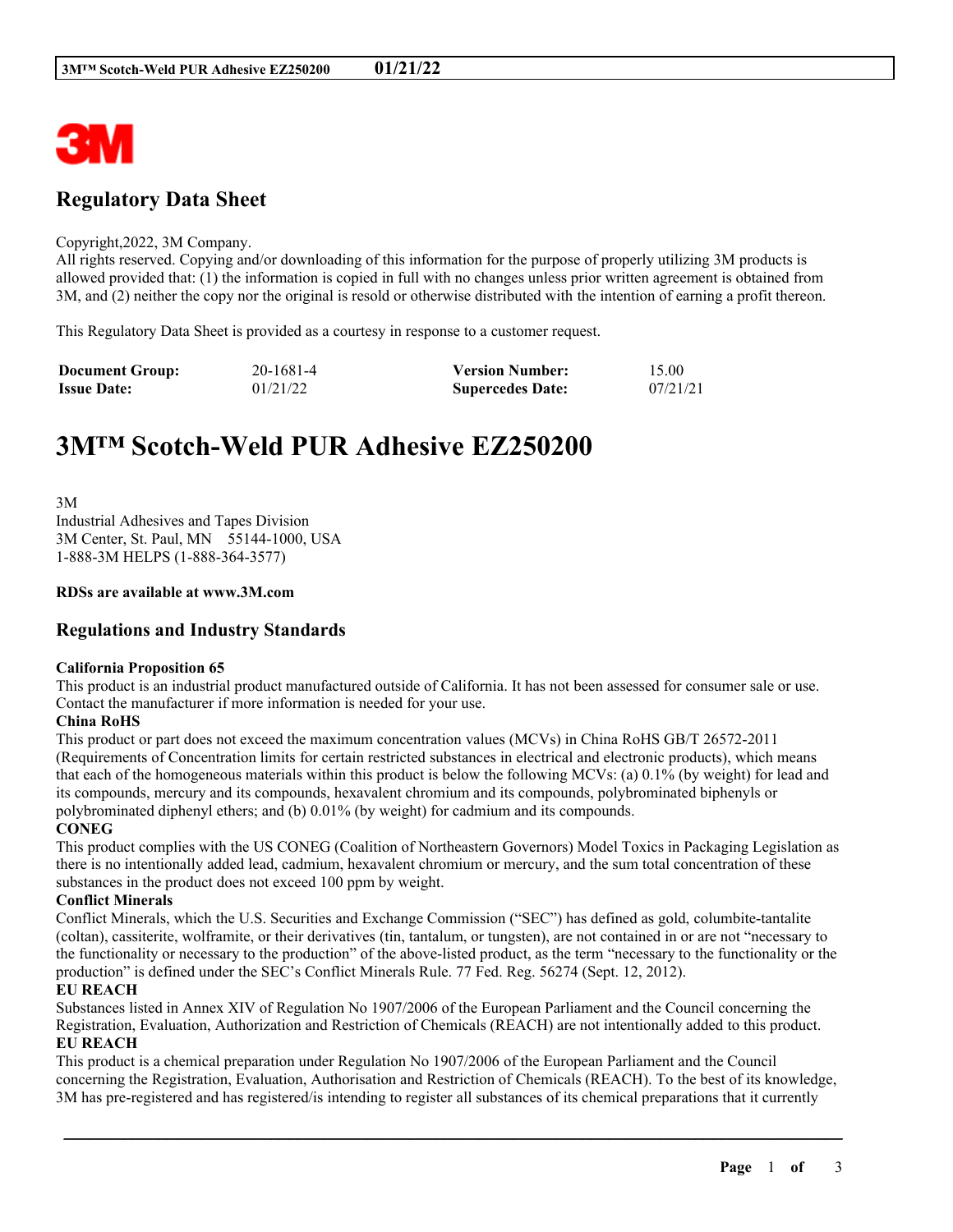imports into and/or manufactures in the European Union that are in scope for (pre-)registration by 3M. It has a required safety data sheet.

## **EU REACH**

This product or part is known to contain a substance listed in Annex XVII.

### **EU REACH**

This product, including any article that the product is composed of, does not contain at greater than 0.1% by weight a Substance of Very High Concern (SVHC) substance identified according to Article 59 of REACH. This declaration reflects the substances on the candidate SVHC list, effective January 2022.

## **EU RoHS**

This product does not exceed the maximum concentration values (MCVs) set under EU Directive 2011/65/EU (RoHS recast/RoHS 2), as stated in Annex II to that directive. This means that each of the homogenous materials within this product does not exceed the following MCVs: (a) 0.1% (by weight) for lead, mercury, hexavalent chromium, polybrominated biphenyls or polybrominated diphenyl ethers; and (b) 0.01% (by weight) for cadmium.

## **EU RoHS Phthalates**

This product does not exceed the maximum concentration values (MCVs) for phthalates set under EU Directive 2011/65/EU (RoHS recast/RoHS 2), as amended by EU 2015/863, which applies to finished EEE after July 22, 2019 for Category 1-7, 10- 11 products and after July 22, 2021 for Category 8 and 9 products. This means that each of the homogeneous materials within this product does not exceed the MCV of 0.1% (by weight) for each of the following phthalates: DEHP, BBP, DBP, and DIBP.

## **IPC1752A**

This product or part is known to contain a substance listed in IPC1752A. This declaration reflects the substances on the list as of the date of this certificate.

\_\_\_\_\_\_\_\_\_\_\_\_\_\_\_\_\_\_\_\_\_\_\_\_\_\_\_\_\_\_\_\_\_\_\_\_\_\_\_\_\_\_\_\_\_\_\_\_\_\_\_\_\_\_\_\_\_\_\_\_\_\_\_\_\_\_\_\_\_\_\_\_\_\_\_\_\_\_\_\_\_\_\_\_\_\_\_\_\_\_

#### **Sustainability Advantage: Recycled content**

This product does not contain recycled content.

#### **TSCA Section 6**

This product is not known to contain 2,4,6-Tri-tert-butylphenol (CAS 732-26-3). **TSCA Section 6** This product is not known to contain Decabromodiphenyl Ether (Deca-BDE) (CAS 1163-19-5). **TSCA Section 6** This product is not known to contain Hexachlorobutadiene (HCBD) (CAS 87-68-3). **TSCA Section 6** This product is not known to contain Pentachlorothiophenol (PCTP) (CAS 133-49-3). **TSCA Section 6** This product is not known to contain Phenol, isopropylated phosphate (3:1) (PIP (3:1)) (CAS 68937-41-7).

## **Chemicals and/or Compounds of Interest**

**Alkylphenol (AP)** : Not intentionally added. **Alkylphenolethoxylates (APE)** : Not intentionally added. **Antimony and (Sb) Compounds** : Not intentionally added. **Arsenic and (As) Compounds** : Not intentionally added. **Asbestos** : Not intentionally added. **Azocolorants and Azodyes** : Not intentionally added. **Beryllium and (Be) Compounds** : Not intentionally added. **Bismuth and (Bi) Compounds** : Not intentionally added. **Bisphenol A (BPA) (CAS 80-05-7)** : Not intentionally added. **Butyl Benzyl Phthalate (BBP) (CAS 85-68-7)** : Not intentionally added. **Cadmium and (Cd) Compounds** : Not intentionally added. **Chlorinated Paraffins, Short Chain** : Not intentionally added. **Cobalt and (Co) Compounds** : Not intentionally added. **Crystalline Silica** : Not intentionally added. **Decabromodiphenyl Ether (Deca-BDE) (CAS 1163-19-5)** : Not intentionally added. **Di(2-Ethylhexyl) Phthalate (DEHP) (CAS 117-81-7)** : Not intentionally added. **Dibutyl Phthalate (DBP) (CAS 84-74-2)** : Not intentionally added. **Dibutyl Tin Compounds** : Not intentionally added.